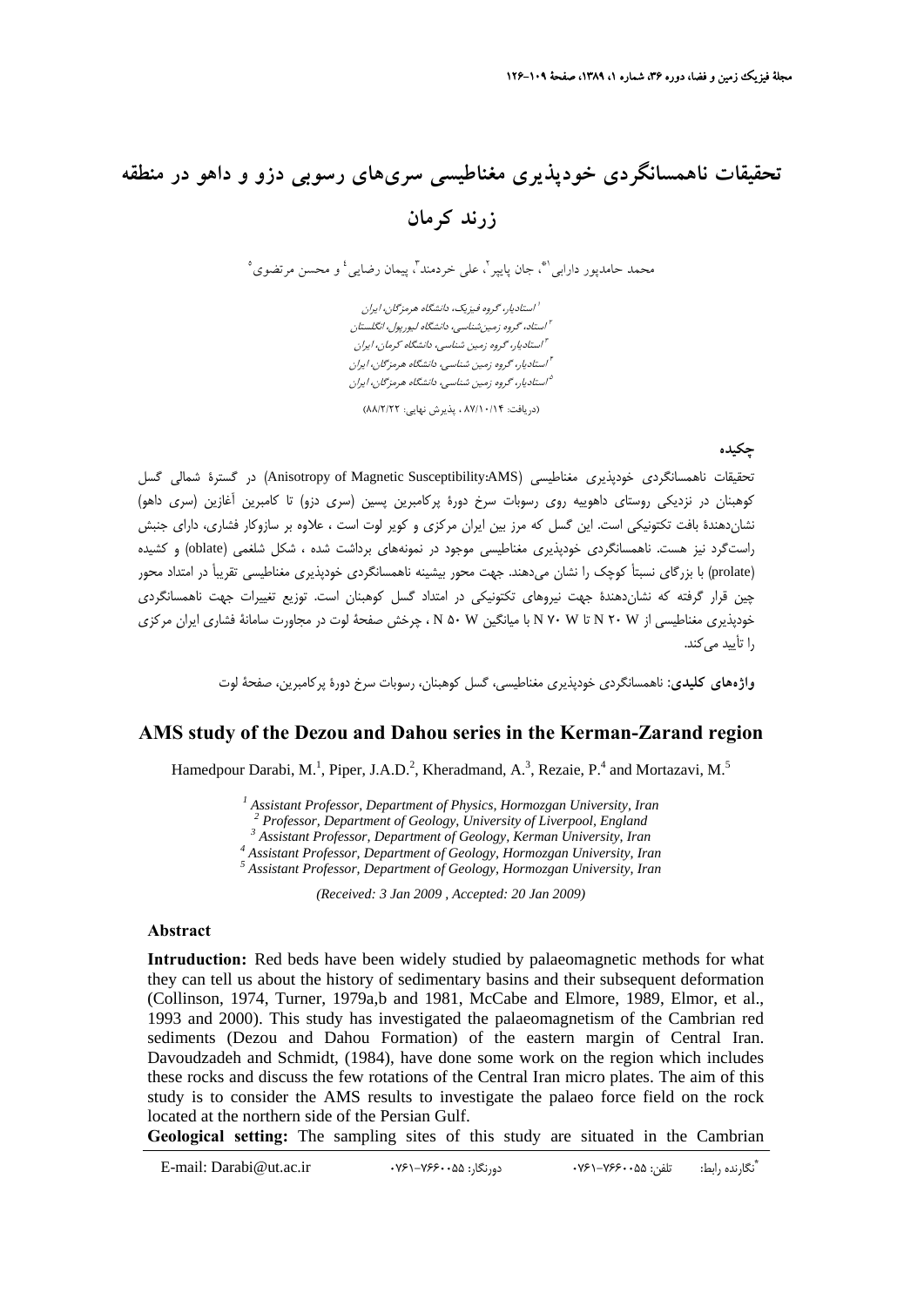sediments of the eastern margin of Central Iran. These are the largest structural sedimentary units and are composed of complex geological structures. In this region, igneous, metamorphic and sedimentary rocks of the Precambrian to Quaternary Periods are preserved with a predominant number of outcrops of Mesozoic rocks. Most structural elements in different scales such as faults and folds are related to the tectonic activities of the Mesozoic and later eras. The most important structural element of the region is the Koohbanan fault with a NW-SE trend. Similar to the most other important faults of Central Iran, the existence of this fault is related to the late Precambrian Era.

The Dezou Formation is limited to the Rezou series (Late Precambrian) by a fault at the bottom and it can be separated by an unconformity from the Dahou Formation at the top in its area of study (Gazooie village,  $30.8^\circ$  N and  $56.7^\circ$  E, sites 13-14 & 16-20). It has a thickness of 380 m involving three major parts.

The Dahou Formation in the area of study (Gazooie village,  $30.8^\circ$  N and  $56.7^\circ$  E, site 20, figure. 4) rests with a basal breccia conformably on dolomites and limestone of the Dezou Formation. Middle to the end of early Cambrian Period was inferred from the stratigraphic position. It is covered by the Koohbanan Formation unconformably.

**Rock magnetic studies:** In the present study rock magnetic experiments including IRM acquisition, backfield IRM, thermomagnetic, and hysteresis and AMS studies have been performed on samples of the Dezou and Dahou Group sediments. Some of these experiments yield results that are grain size dependent and others are mineral type dependent; some are dependent on both properties.

Jelinek (1981) and Hrouda (1982) have proposed parameters  $T$  and  $P$ j for the shape and corrected anisotropy degree (Tarling and Hrouda, 1993). A plot of T against Pj when  $Pj > 1$  and  $-1 < T < 1$  provides information about the shape and the degree of anisotropy on the same plot. T- Pj plot is shown for all sampling sites in the Dahou and Dezou Formations and also site 20 only. Most samples have less than 10% anisotropy but some of the samples tend to be more anisotropic..

Curie temperatures are mostly between 675-700ºC and attributed to specularite and pigments of hematite. In a few examples magnetite with a Curie temperature of about 570ºC can be seen as well. The clearest indication of magnetite here is RM ratio (RM ratio is the value of Ms at 100°C on the cooling curve to the value on the heating curve). RM ratio  $\lt 1$  showing that magnetite has been oxidized to hematite with low Ms Values.

Rock magnetic studies show an agreement that both specular hematite and magnetite can occur in these sediments although the effect of hematite is usually dominant.

**Site 13** that is sampled in red sandstone shows paramagnetic mineral content and hematite pigment with a Curie temperature of 680ºC and a saturation field of 2000 mT. Low coercivity of 50 mT shows a low amount of magnetite.

**Site 14** that is sampled in red sandstone shows a high amount of paramagnetic mineral content and finer grain size of hematite pigments (compare to site 13) with a Curie temperature of 680ºC and a saturation field of 3000 mT. Lower coercivity than site 13 shows low amount of magnetite too.

**Site 15** that is sampled in dolomite breccias shows very scattered results of IRM, hysteresis and Curie curves. And overall look suggest a predominantly diamagnetic mineral.

**Site 16** that is sampled in red sandstone at its contact with dyke shows an overprinted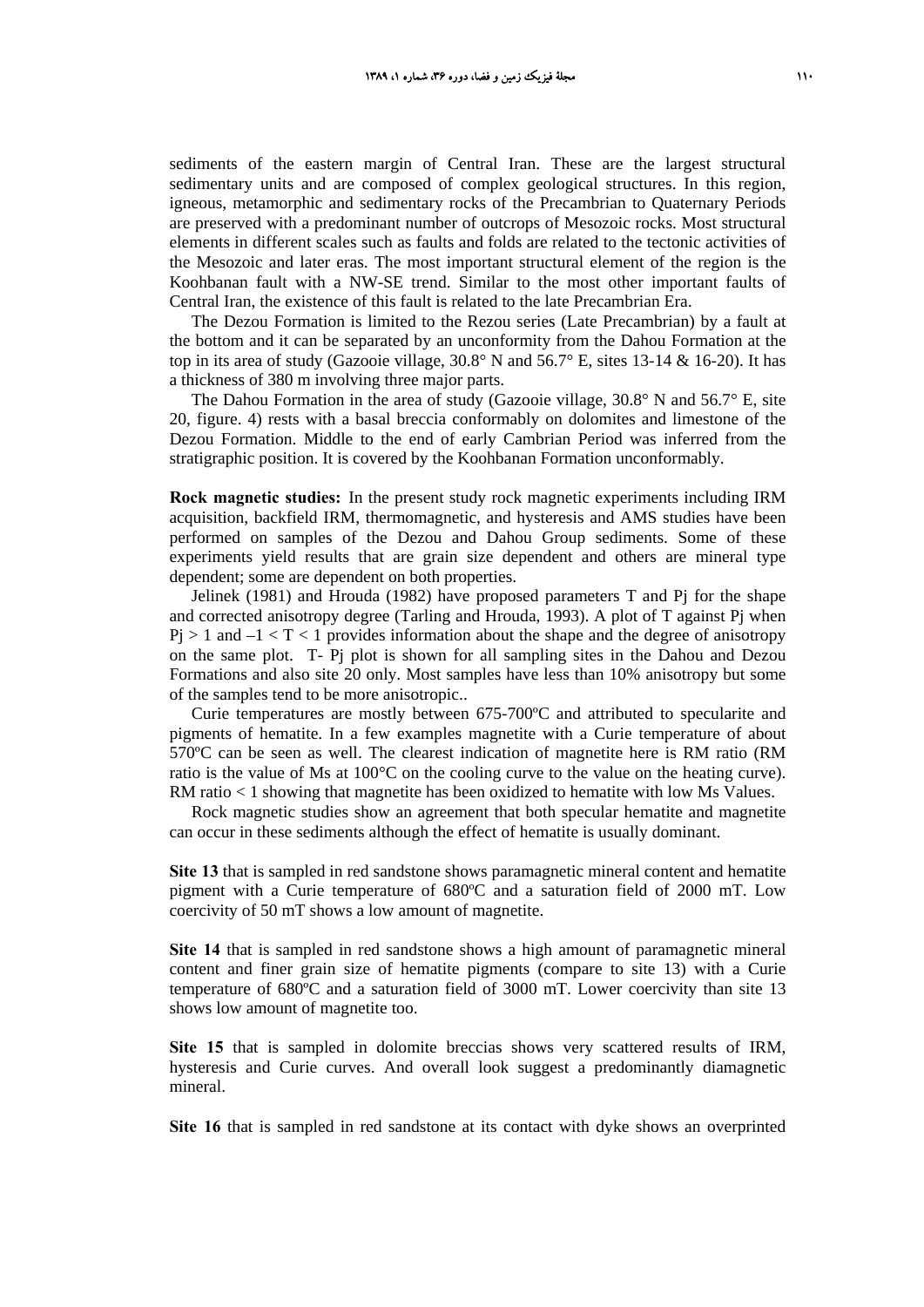magnetite mineral and it is obvious from the curie temperature of 580ºC and very low saturation field in hysteresis and IRM curve.

**Site 17** that is sampled in dolomite just above the dyke shows an overprinted magnetite. However, a predominant content of diamagnetic minerals is clear.

**Site 18 and Site 19** that are sampled in red sandstone and red shale respectively show similar rock magnetic behaviour of paramagnetic mineral content and pigment and specular hematite with a high saturation field of 3000 mT and a back field of 500 mT.

Red sediments normally show a stable rock magnetic content. The presence of hematite in these samples that is evident from rock magnetic results also confirms the stability of magnetic properties and therefore we can rely on the AMS directional analysis.

**Conclusion:** Anisotropy of Magnetic Susceptibility (AMS) studies on Precambrian to early Cambrian red sediments, in the north side of the Kohbanan fault (Iran), show a predominant tectonic fabric with a low magnitude of oblate and prolate shape. The direction of the maximum axis of AMS lies parallel to the direction of the folded bed axis and therefore tectonic forces are probably matched up with the rotation of the Lut plate with respect to the Central Iran.

**Key words**: Anisotropy of Magnetic Susceptibility (AMS), Koohbanan fault, Precambrian Red Sediments

لايههای رسوبی سرخ، خواص مغناطیسی قابل توجه و فرومغناطیسی در امتداد میدان ژئومغناطیسی میتواند به سنگ يك يسماند پستهنشسته (post-depositional) بدهد.

چنانچه آبي كه از ميان منافذ سنگ، هنگام فشرده شدن آن عبور ميكند غني از آهن باشد هماتيت به دور دانههاي سيليكات ميچسبد و اطراف سنگ نوعي رنگدانه تشكيل مي شود (كالينسون، 1974). اين فرايند سيمانشدگي، جزئي از فرايند سنگشدگي است (ترنر، b,a1979 و 1980). دانههاي جديد هماتيت ممكن است در فضاهاي خالي هنگام دياژنز (diagenesis (رشد كنند. اين ذرات را اتوژنيك هماتيت (Autogenic Hematite) مينامند. هنگامي كه اين دانهها به يك حجم بحراني ميرسند، در حضور ميدان مغناطيسي موجود، يك پسماند مغناطيسي شيميايي كسب ميكنند. درحين مدفونشدن سنگ، زير سنگهاي جوانتر، بهواسطة مايعات ناشي از

معمولاً پايداري دارند. منشأ اين خاصيت مغناطيسي پيچيده است و معمولاً اطلاعات زيادي دربارة تاريخچة سنگ در اختيار ميگذارد. دانههاي ريز هماتيت (اسپكولاريت (Speculirite ((كه كاني با وزن مخصوص زياد است، ميتواند همراه با كوارتز و دانههاي سيليكاتي ديگر در حين تشكيل رسوب ته نشين شود. اگر ميدان معناطيسي مؤثر بر ذرهها نسبتاً قويتر از نيروهاي هيدروديناميك يا گرانشي باشد، اين ذره ها ميتوانند در ميدان جهتدار شوند و به سنگ، پسماند مغناطيسي بهنام پسماند تهنشسته (Depositional (بدهند. اگر سنگ در عمق زيادي به مدتهاي طولاني مدفون شود، در نتيجة گرماي موجود پسماند مغناطيسي حرارتي جزئي پيدا ميكند كه اين پسماند حرارتي ميتواند زمان دفن رسوبات را ضبط كند. با سخت شدن اين رسوبات، صفبندي دانههاي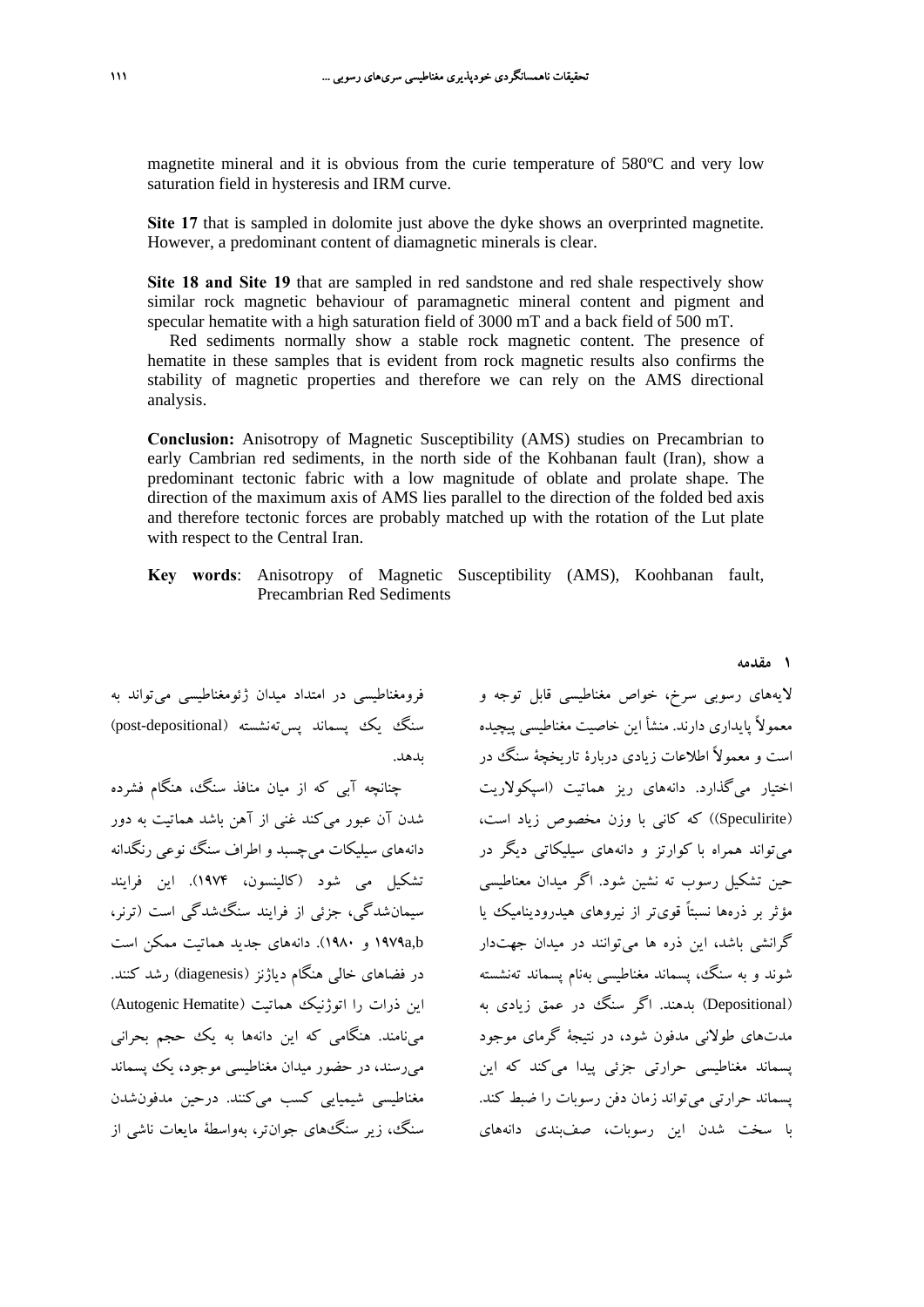رسوبات پايين يا بالا كانيهاي آهني بيشتري تهنشين ميشوند كه در شرايط محيط احيايي (مك كب و المور، ۱۹۸۹) اين كاني ها مي توانند شامل مگنتيت نيز باشند.

از جمله عوامل ديگري كه مي تواند روي تاريخچة مغناطيسي بعدي سنگ تأثير بگذارد كوهزايي است، اين پديده يك شيب توپوگرافي توليد ميكند و با انباشته كردن صفحات روراند، سيالات موجود تحت فشار تكتونيكي را در درون سنگ مجبور به حركت مي كند (المور و همكاران، 2000 و 1993). نيروهاي تكتونيكي بعدي كه موجب شكستهشدن يا چينخوردگي سنگهاي رسوبي ميشوند راه را براي جريان بيشتر اين سيالات باز ميكنند. تمام اين فعاليتها ميتواند روي ناهمسانگردي خودپذيزي مغناطيسي تأثير بگذارد و بنابر اين، نشانگري براي تشخيص وقوع فعاليتهاي تكتونيكي بعدي روي سنگ در طول تاريخچة آن باشد. بنابراين با بررسي AMS موجود در سنگ و تحقيقات پالؤمغناطيسي ميتوان اطلاعات زيادي در ارتباط با تاريخچه بسترهاي رسوبي و تغيير شكل بعدي آنها بهدست آورد.

داوودزاده و اسميت (1984)، در منطقهاي كه شامل سنگهاي مشابهي هستند، تحقيقاتي در خصوص چرخشهاي ريزصفحات ايران مركزي به انجام رساندند. آبورگ و رابين (۲۰۰۴ و ۲۰۰۷) ماسهسنگهاي ضعيف فشرده شده واقع در غرب مكران (ايران) را مورد بررسي AMS قرار دادند و بافتهاي رسوبي و تكتونيكي را مشاهده كردند. بختياري و ديگران (1998) AMS موجود در ماسهسنگهاي ترشياري قوس فارس (شرق زاگرس) را مورد بررسي قرار دادهاند و نتايج بهدست آمده را به فعاليتهاي تكتونيكي در اين منطقه (شيب كم در امتداد SE-NW and WSW-ENE (مربوط ساختهاند. در هر دو تحقيق آخر AMS موجود در ماسهسنگها به ( ,LPS layer parallel shortening) نسبت داده شده است و بهنظر ميرسد كه AMS مربوط به قبل از چينخوردگي

است و در حين چينخوردگي تغيير نكرده است. بختياري در نتيجه عنوان ميكند كه جهت كوتاه شدگي (shortening (در امتداد NNW همراه با يك چرخش به سمت عقربههاي ساعت از امتداد غربي قوس فارس بوده است. اسميت و همكاران (2003) AMS رسوبات ترشياري را مورد بررسي قرار دادهاند و بزرگي ناهمسانگردي را ضعيف و نوع ناهمسانگردي را اوليه رسوبي و تكتونيكي كه مربوط به قبل از چين خوردگي بوده است، گزارش كردهاند.

تحقيق حاضر رسوبات سرخ دورة كامبرين مربوط به حاشية شرقي ايران مركزي در گستره شمالي خليج فارس را تحت بررسي پالئومغناطيسي قرار داده و نتايج اندازه گيري AMS را در توزيع نيروهاي تكتونيكي بعد از زمان رسوبگذاري بهكار ميبرد.

نمونهبرداري از رسوبات سرخ دوره كامبرين (Beds Red Cambrian (در زرند به روش تودهاي (Block sampling)، از لايههاي پايين به سمت لايههاي بالا وجهتيابي و جمعآوري حداقل چهار نمونه در هر ايستگاه صورت گرفته است. سپس نمونهها به دانشگاه ليورپول انگلستان منتقل وبعد از هستهگيري ، اندازهگيري شدهاند.

**2 زمينشناسي**

محيط نمونهبرداري در اين تحقيق واقع در رسوبات كامبرين حاشية شرقي ايران مركزي است (شكل 3). اين رسوبات بزرگترين واحدهاي ساختاري رسوبياند كه از ساختارهاي پيچيدة زمينشناسي تركيب شدهاند. در اين محل، سنگهاي آذرين، دگرگوني و رسوبي عصرهاي پركامبرين تا كواترنري ديده ميشوند. تعداد عمدهاي از بيرونزدگيها سنگهاي مزوزوئيك هستند.

بيشتر عناصر ساختاري در مقياسهاي متفاوت مانند گسلها و چينها، مرتبط با فعاليتهاي تكتونيكي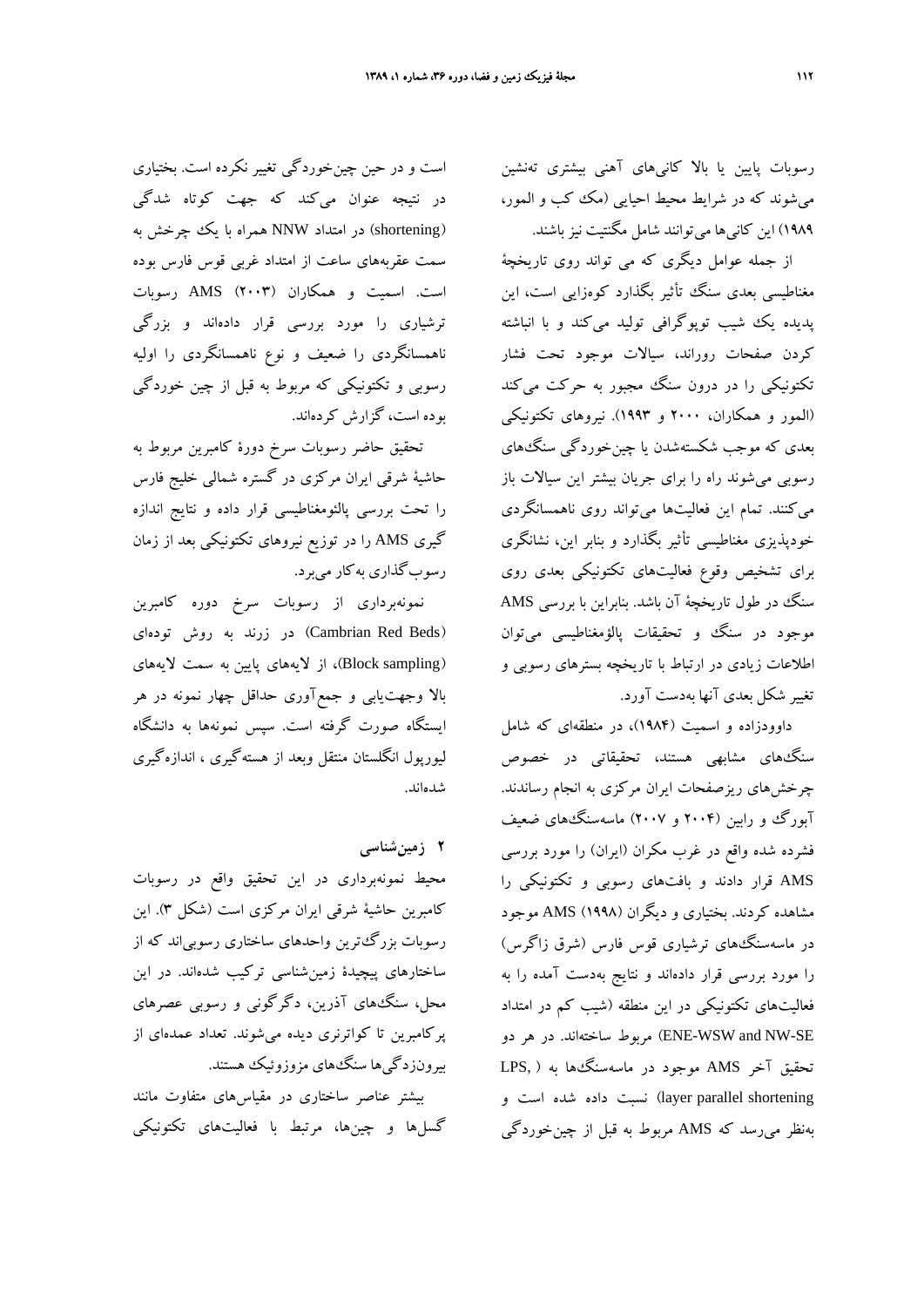واقعاند.

**5 سري دزو** سري دزو با گسلي در پايين، به سري رزو (پركامبرين پسين) محدود ميشود و در بالا با يك ناپيوستگي، از سري داهو واقع در محل بررسي جدا ميشود. در نزديكي روستاي گزويه (منطقه نمونهبرداري 7 – 1 ، <sup>N</sup> 8 ر30 ، <sup>E</sup> 7ر56 ، شكل 4) ضخامت آن m 80 است و شامل سه قسمت اصلي به ترتيب از پايين توالي ماسهسنگ و شيل/گلسنگ سرخ تا قهوهاي، قسمت مياني توالي كربناتها و گچ با رنگهاي زرد تا خاكستري و در بالا كربناتها و برشياي فرو ريخته است. قسمت زيرين در محيط رودخانة پيچوخمدار و خشك، رسوبگذاري شده است، درحاليكه قسمت مياني، رخسارة تبخيري كربنات را نشان ميدهد. رسوبگذاري سري دزو از زمان پركامبرين پسين تا آغاز اوايل كامبرين و تا ميانههاي اوايل كامبرين صورت گرفته و ميتواند تحت تأثير فعاليتهاي تكتونيكي آسينتيك يا كادومين قرار گرفته باشد. (فاستر،  $(19Y)$ 

ارديبهشت ماه 1384 عمـدتاً در انتهـاي شـرقي ايـن گسـل

**سري داهو**

سـري داهـو در محـل تحقيـق (نزديكـي روسـتاي گزويـه، N º 8 ر30 و <sup>E</sup> º 7ر56 و منطقه نمونهبرداري، سـايت 8 ، شكل 4) با برشياي پايهاي بهطور يكنواخت بر دولوميتهـا و سنگِآهكهاي سري دزو قـرار گرفتـه اسـت . براسـاس چينهنگاشتي، سني در حدود ميانه كامبرين آغازين تا پايان ايـن عصـربـراي ايـن رسـوبات بـرآورد شـده اسـت. ايـن رسـوبات بـه صـورت غيـر يكنواخـت بـا سـري كوهبنـان پوشيده شدهاند. دو رسوب متوالي از جنس سيلت سـنگ – شيل/گلسنگ و ماسهسنگ – شيل/گلسنگ از ايـن سـه

مزوزوئيكي و عصرهاي بعدي است. مهمترين عناصر ساختاري منظم ، گسل كوهبنان است كه روند شمال غربي – جنوب شرقي دارد. همانند مهمترين گسلهاي مركز ايران، اين گسل نيز مرتبط به عصرهاي پركامبرين پسين است. نمونهبرداري از دو سري دزو و داهو (شكل هاي 4 و 5) كه جزئيات آنها در زير آمده، صورت گرفته است. شيب و امتداد لايه در محل نمونهبرداري عبارت است از: استرايك <sup>E</sup> º 65 <sup>N</sup> و شيب <sup>S</sup> º75 – º70 . اين سايت در نزديكي دو گسل مهم كوهبنان و داهوييه قرار دارد.

## **3 گسل كوهبنان**

گسل لرزهزاي كوهبنان گسلي است با راستاي عمومي شمال غربي- جنوب شرقي با طول قطعه 80 كيلومتر كه از شمال كرمان و خاور زرند ميگذرد. سازوكار اين گسل، فشاري با شيب به سمت شمال شرقي است و در راستاي آن سنگهاي پركامبرين پسين و پالئوزوئيك (از سمت شمال شرقي) روي بادزنهاي آبرفتي و رسوبات كواترنر دشت (در جنوب غربي) رانده شدهاند. گسل لرزهخيز كوهبنان علاوهبر سازوكار فشاري، داراي جنبش راستالغز راستگرد نيز هست. صفحه گسلي كوهبنان درحكم يكي از لرزهخيزترين روندهاي ساختاري در استان كرمان مطرح است (جواندولويي و زارع، 1383).

# **4 گسل داهوئيه**

گسل داهوئيه با طول حدود 30 كيلومتردر محـل روسـتاي داهوئيه با پهنه گسل كوهبنان در شرق زرنـد تلاقـي كـرده اســت. بازديــدهاي صــحرايي پــس از زلزلــه 1384/12/4 نشاندهنده ايجاد گسـيختگي سـطحي بـه طـول حـدود 15 كيلومتر در راستاي اين گسل درجاده اسلام آباد بـه حـتكن بوده است. كانون زلزلههاي با بزرگاي بيش از 5 ريشـتردر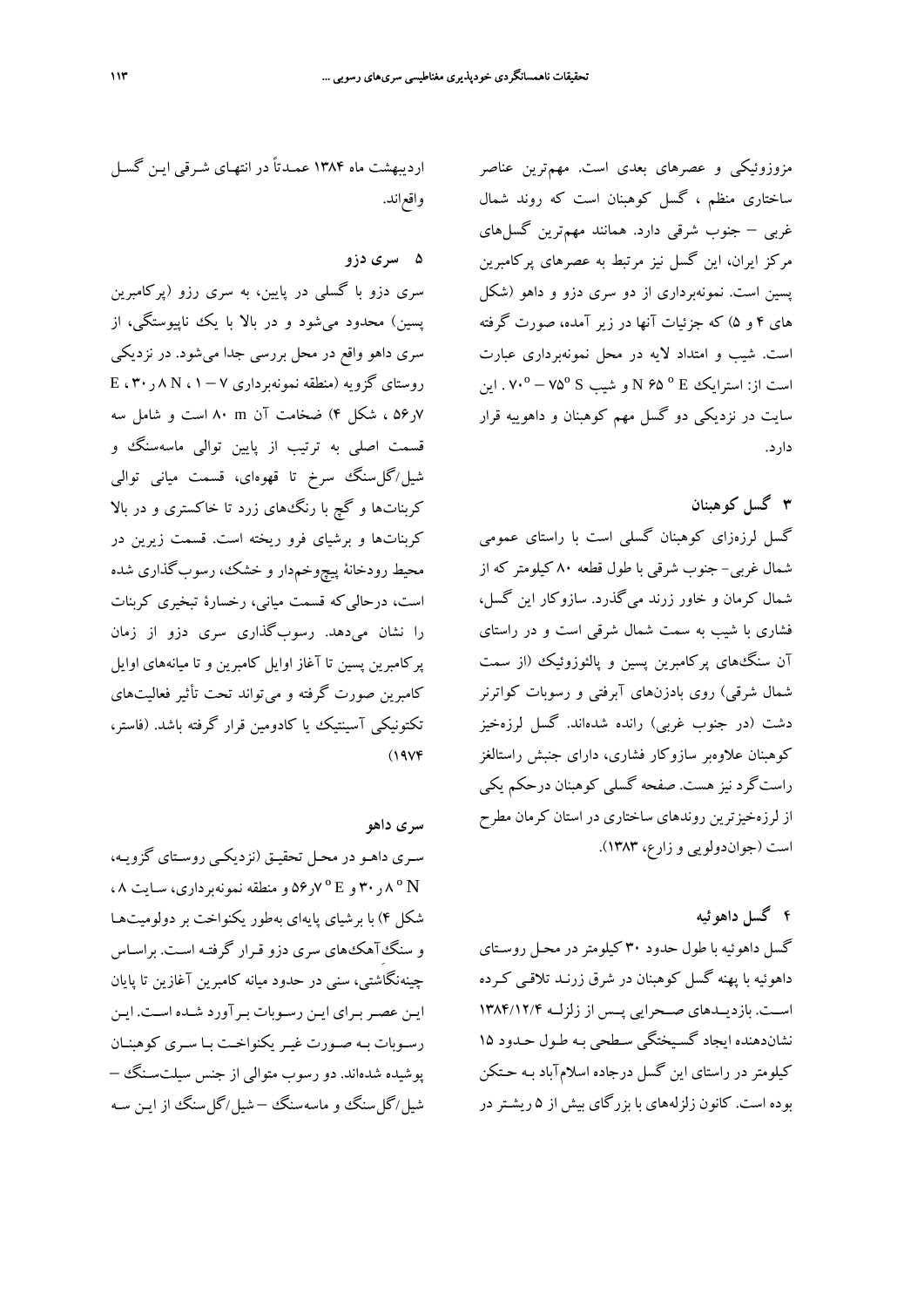رخساره در اين سري يافت مي شوند. رخسارة ماسه سـنگي گوياي رسوبگذاري درون رودخانه و رخساره هاي شيلي گوياي حاشية رودخانه هستند. رنگ ماسهسـنگ در پـايين از سرخ به قهوهاي و در بالا از قهوه اي بـه زرد تغيـر رنـگ ميدهد. اندازة دانهها از پايين به بالا كاهش پيـدا مـي كنـد. لايههاي پيچـي (حلقـوي)، قالـب جويبـار، بافـت ورقـه اي صفحهاي و ريپل ماركها، مهمترين سـاختارهاي رسـوبي در اين ماسهسنگها هستند (ستودهنيا، 1975).

**7 بررسي مغناطيس سنگها** در اين تحقيق آزمايشهاي مغناطيس سنگ شامل جذب پسماند مغناطيسي همدما (IRM, Isothermal ،(back field) معكوس ميدان ،)Remanent Magnetism

منحني كوري (Curie curve)، نمودار پسماند (Hysteresis (و بررسيهاي AMS روي نمونههاي گروه رسوبات دزو و داهو در دانشگاه ليورپول انگلستان ، آزمايشگاه پالئومغناطيس گروه زمين صورت گرفته است. نتايج بعضي از اين آزمايشها نشانگر اندازة دانه، بعضي نشانگر نوع كاني و بعضي هم نشانگر هر دو خاصيتاند (رابرترز و همكاران، 1995 و دانلوپ، 1972). شكل 6 نمونهاي از منحنيهاي كوري، پسماند مغناطيسي، IRM و ميدان معكوس در سريهاي دزو و داهو را نشان ميدهد و جدول 1 بعضي از كميتهاي مغناطيسي بهدست آمده از اندازهگيري نمونههاي رسوبات مورد بررسي را خلاصه كرده است.



**شكل.3** موقعيت نمونهبرداري نسبت به گسلهاي ايران ، ايران مركزي و كوير لوت.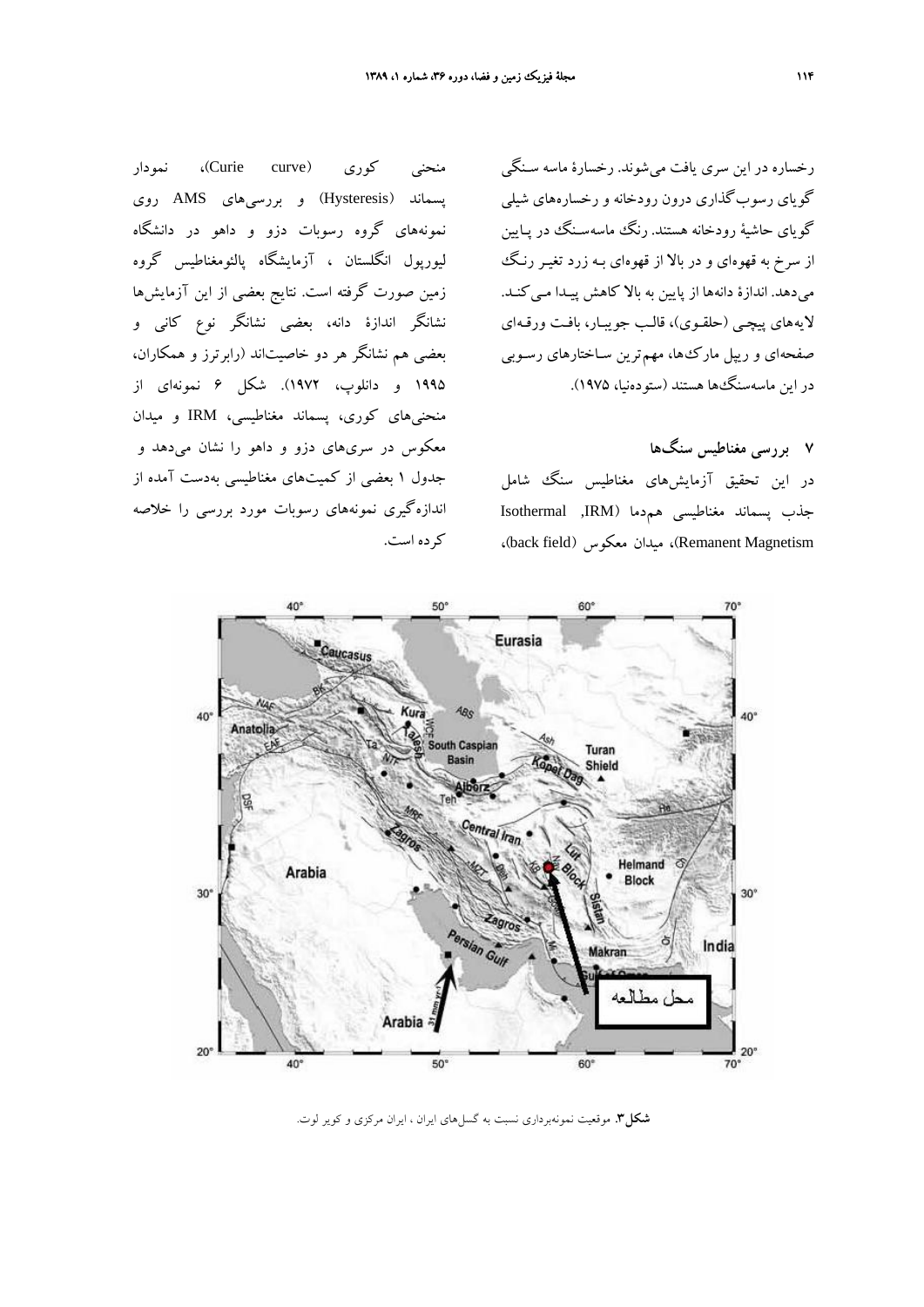



**شكل.4** روستاي گزويه، محل نمونهبرداري سايت 8 – 1 سري دزو و داهو. شكل از نقشه زمينشناسي متعلق به سازمان زمينشناسي كشور ايران تهيه شده است.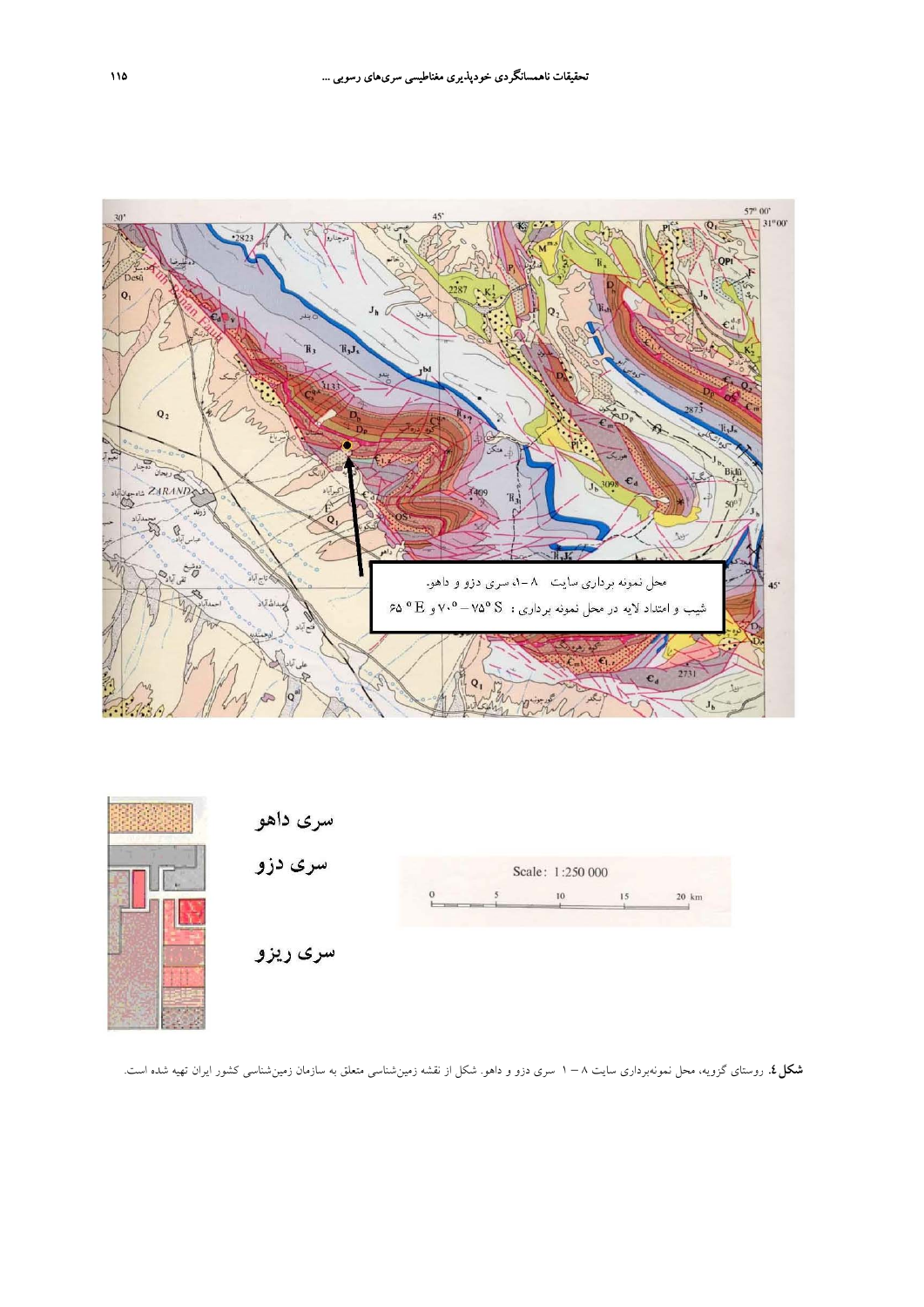

**شكل .5** موقعيت نمونهها در ستون چينهشناسي سريهاي داهو و دزو بهصورت طرحوار.

| Sample  | Slope, K     | Mrs (Am/kg) | Ms (Am/kg) | Bc(mT) | Mrs/Ms | $Tc(^{\circ}C)$ |
|---------|--------------|-------------|------------|--------|--------|-----------------|
| $1-2B$  | 2.74E-02     | 3.04        | 11.30      | 41.68  | 0.27   | 709             |
| $1-5C$  | 2.73E-02     | 4.22        | 9.98       | 89.2   | 0.42   | 679             |
| $2-1B$  | 1.57E-02     | 0.71        | 1.78       | 77.21  | 0.4    | 575, 300        |
| $2-4C$  | 1.98E-02     | 2.09        | 17.07      | 19.1   | 0.12   | 693             |
| $3-2.$  | $-3.62E-03$  | 0.16        | 0.46       | 34.36  | 0.34   |                 |
| $4-2b$  | 9.70E-01     | 221.86      | 1375.77    | 20.32  | 0.16   | 624             |
| $4-4b$  | $1.01E + 00$ | 177.00      | 1448.92    | 13.56  | 0.12   | 624             |
| $5-2b$  | $-6.81E-04$  | 2.99        | 23.82      | 15.99  | 0.13   | 550, 630        |
| $5-4c$  | $-2.52E-03$  | 0.51        | 1.92       | 46.09  | 0.27   | 693             |
| $5-6b$  | $-4.84E-04$  | 0.44        | 1.43       | 18.67  | 0.3    | 700             |
| $6-1a$  | 3.14E-02     | 3.54        | 3.91       | 234.49 | 0.91   | 660             |
| $6-7c$  | 2.51E-02     | 0.53        | 3.12       | 23.16  | 0.17   | 560             |
| $6-11c$ | 3.01E-02     | 3.90        | 3.90       | 230.54 | 1      | 670             |
| $6-14c$ | 2.00E-02     | 1.92        | 2.57       | 137.38 | 0.75   | 620             |
| $7-1a$  | 2.96E-02     | 2.83        | 7.10       | 73.08  | 0.4    | 660             |
| $7-3a$  | 3.42E-02     | 2.05        | 14.72      | 27.45  | 0.14   | 550, 650        |
| $7-5a$  | 3.02E-02     | 0.70        | 1.30       | 73.27  | 0.56   | 580, 650        |
| $8-3c$  | 1.78E-02     | 3.07        | 4.12       | 158.68 | 0.74   | 570             |
| $8-8c$  | 2.73E-02     | 1.12        | 2.50       | 78.51  | 0.45   | 650             |
| 8-11a   | 2.48E-02     | 3.80        | 4.7        | 231.31 | 0.8    | 670             |
| $8-15c$ | 2.19E-02     | 1.74        | 3.50       | 76.21  | 0.5    | 680             |
| $8-18c$ | 1.65E-02     | 0.65        | 0.98       | 39.53  | 0.66   | 420, 650        |
| 8-23a   | 1.31E-02     | 0.31        | 1.21       | 27.02  | 0.26   | 450, 620        |
| $8-26a$ | 3.44E-02     | 3.93        | 1.88       | 401.65 | 2.09   | 450, 680        |
| $8-30b$ | 1.26E-02     | 0.80        | 0.93       | 92.39  | 0.86   | 450, 690        |
| $8-34b$ | 3.06E-02     | 4.92        | 8.21       | 145.89 | 0.6    | 550, 690        |

| <b>جدول ۱</b> . خلاصه بعضی کمیتهای ترمومغناطیسی و هیسترسیس رسوبات دزو و داهو. |  |
|-------------------------------------------------------------------------------|--|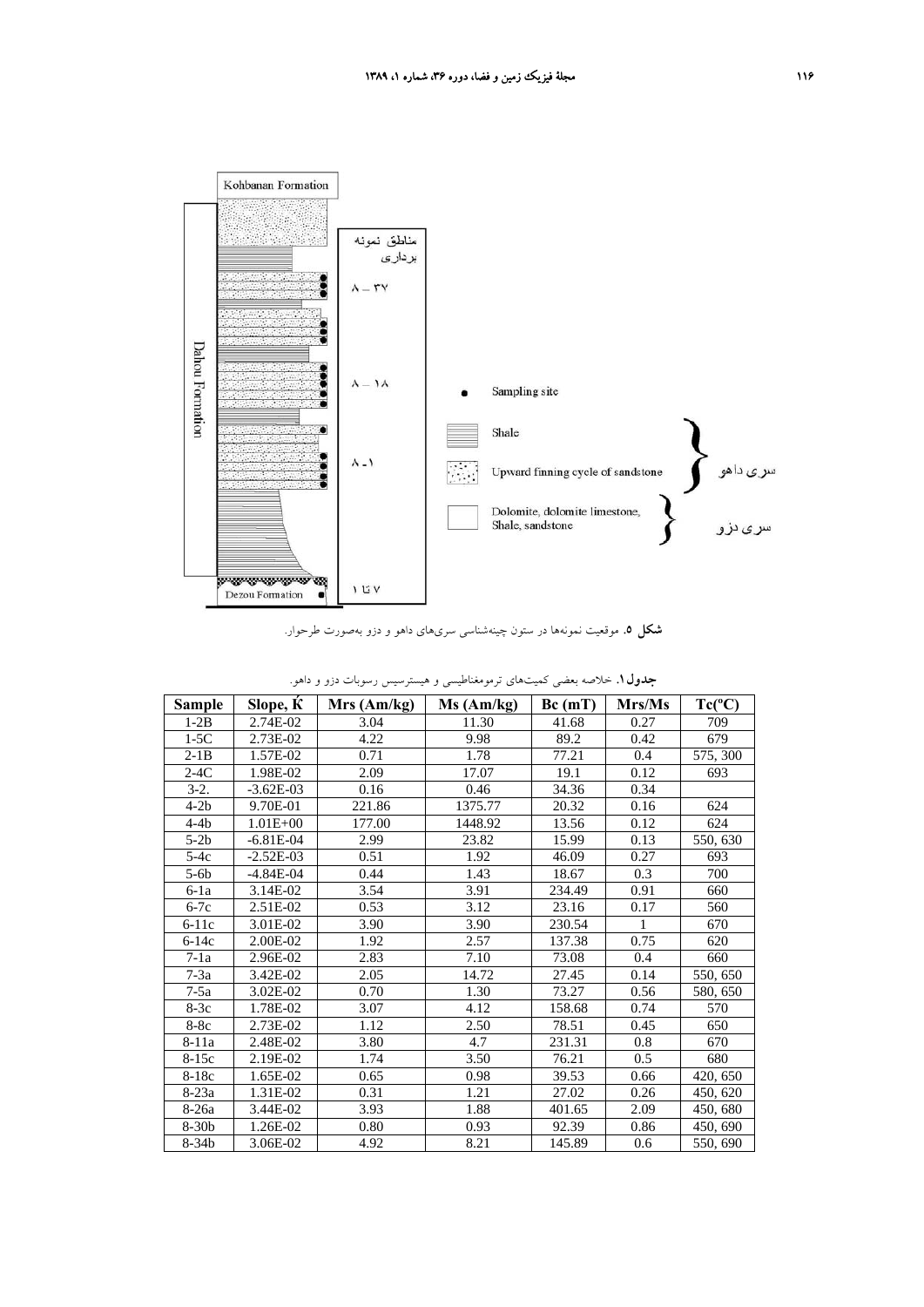

**شكل .6** نمونهاي ازمنحنيهاي كوري، پسماند مغناطيسي، IRM و Field Back در سريهاي دزو و داهو.

محور عمود برهم 1X 2،X 3،X تشكيل شده است كه بهترتيب مقادير خودپذيري بيشينه، متوسط و كمينه را تعريف ميكنند. اثرات بهخطشدگي شكل و محورهاي آسانبلور، تحت عنوان ناهمسانگرديهاي شكل ( shape anisotropy (و مگنتو كريستالين ( Magnetocrystaline Anisotropy (در AMS شركت دارند. جلينك (1981) و

**8 بررسيهاي AMS، سريهاي دزو و داهو** ناهمسانگردي زماني وجود دارد كه يك خاصيت فيزيكي در جهتهاي متفاوت تغيير كند و AMS زماني نتيجه ميشود كه خودپذيري مغناطيسي در نتيجة فرايندهاي زمينشناسي كه منجر به خطشدگي دانهها ميشود، وابستگي جهتي داشته باشد. AMS را از ديدگاه هندسي ميتوان بهصورت يك بيضي در نظر گرفت كه از سه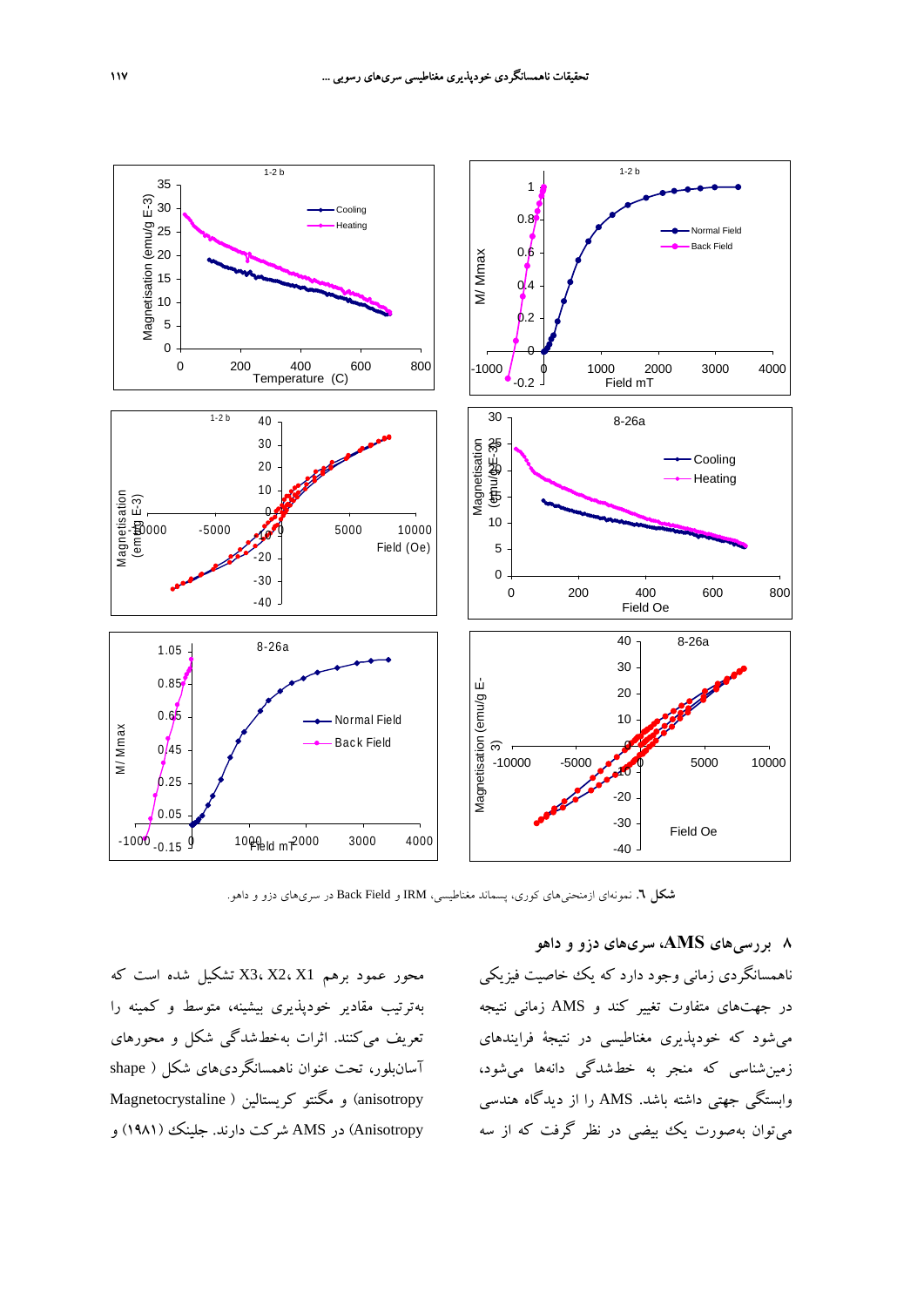بيضي AMS را براي مناطق نمونهبرداري در سريهاي دزو و داهو نشان ميدهد. بيشتر نمونهها، كمتر از 10 درصد ناهمسانگردي دارند اما بعضي از نمونهها ناهمسانگردي بيشتري دارند. بااينحال غالب بودن بافتهاي شلغميشكل با درصدهاي كم ناهمسانگردي ميتواند در توافق با AMS اوليه (تارلينگ و هرودا، 1993) و يا تكتونيكي شلغمي باشد (بختياري و همكاران، .(1998

هرودا (1982)، پارامترهاي T و Pj را براي شكل و درجة ناهمسانگردي تصحيح شده پيشنهاد كردهاند. نمودار T برحسب Pj هنگامي كه 1< Pj و1> T< -1 باشد، اطلاعاتي را در بارة شكل و درجة ناهمسانگردي با هم در يك نمودار نشان ميدهد (تارليگ و هرودا، 1993). در شكل ،7 T در برابر Pj براي همة مناطق نمونهبرداري در سريهاي داهو و دزو و همچنين فقط براي منطقة 8 رسم شده است. جدول ،2 ميانگين پارامترهاي شكل و بزرگي



**شكل.7** پارامتر شكل بر حسب درجه ناهمسانگردي براي سري هاي دزو ، داهو و مقطع شماره .8

| Site no. | <b>Rock type/Formation</b>     | L     | F     | P     | 'P    | T        |
|----------|--------------------------------|-------|-------|-------|-------|----------|
| 1        | Red Sandstones/ Dezou          | 1.004 | 1.011 | 1.014 | 1.015 | 0.446    |
| $2-A$    | Red Sandstones/ Dezou          | 1.005 | 1.004 | 1.009 | 1.009 | $-0.167$ |
| $2 - B$  | Red Sandstones/ Dezou          | 1.006 | 1.009 | 1.015 | 1.015 | 0.248    |
| 3        | Dolomite Breccias/Dezou        | 1.076 | 1.103 | 1.189 | 1.193 | $-0.023$ |
| $4-A$    | Sandstone, dyke contact/Dezou  | 1.011 | 1.014 | 1.025 | 1.026 | 0.174    |
| $4 - B$  | Sandstone, dyke contact/ Dezou | 1.029 | 1.012 | 1.041 | 1.042 | $-0.432$ |
| 5        | Dolomite above contact/Dezou   | 1.033 | 1.036 | 1.071 | 1.074 | 0.034    |
| 6        | Red Sandstones/ Dezou          | 1.009 | 1.011 | 1.020 | 1.020 | 0.060    |
| 7        | Red Shale/Dezou                | 1.004 | 1.011 | 1.015 | 1.016 | 0.406    |
| $8-A$    | Red Sandstones/ Dahou          | 1.005 | 1.012 | 1.017 | 1.018 | 0.245    |
| 8-B      | Red Sandstones/ Dahou          | 1.002 | 1.009 | 1.012 | 1.013 | 0.484    |
| $8-C$    | Red Sandstones/ Dahou          | 1.006 | 1.004 | 1.010 | 1.010 | $-0.171$ |
| $8-D$    | Red Sandstones/ Dahou          | 1.004 | 1.013 | 1.017 | 1.018 | 0.437    |
| 8-E      | Red Sandstones/ Dahou          | 1.005 | 1.003 | 1.008 | 1.008 | $-0.228$ |
| $8-F$    | Red Sandstones/ Dahou          | 1.007 | 1.022 | 1.029 | 1.031 | 0.366    |

**جدول .2** ميانگين پارامترهاي شكل و بزرگي بيضي AMS براي مناطق نمونهبرداري در سريهاي دزو و داهو.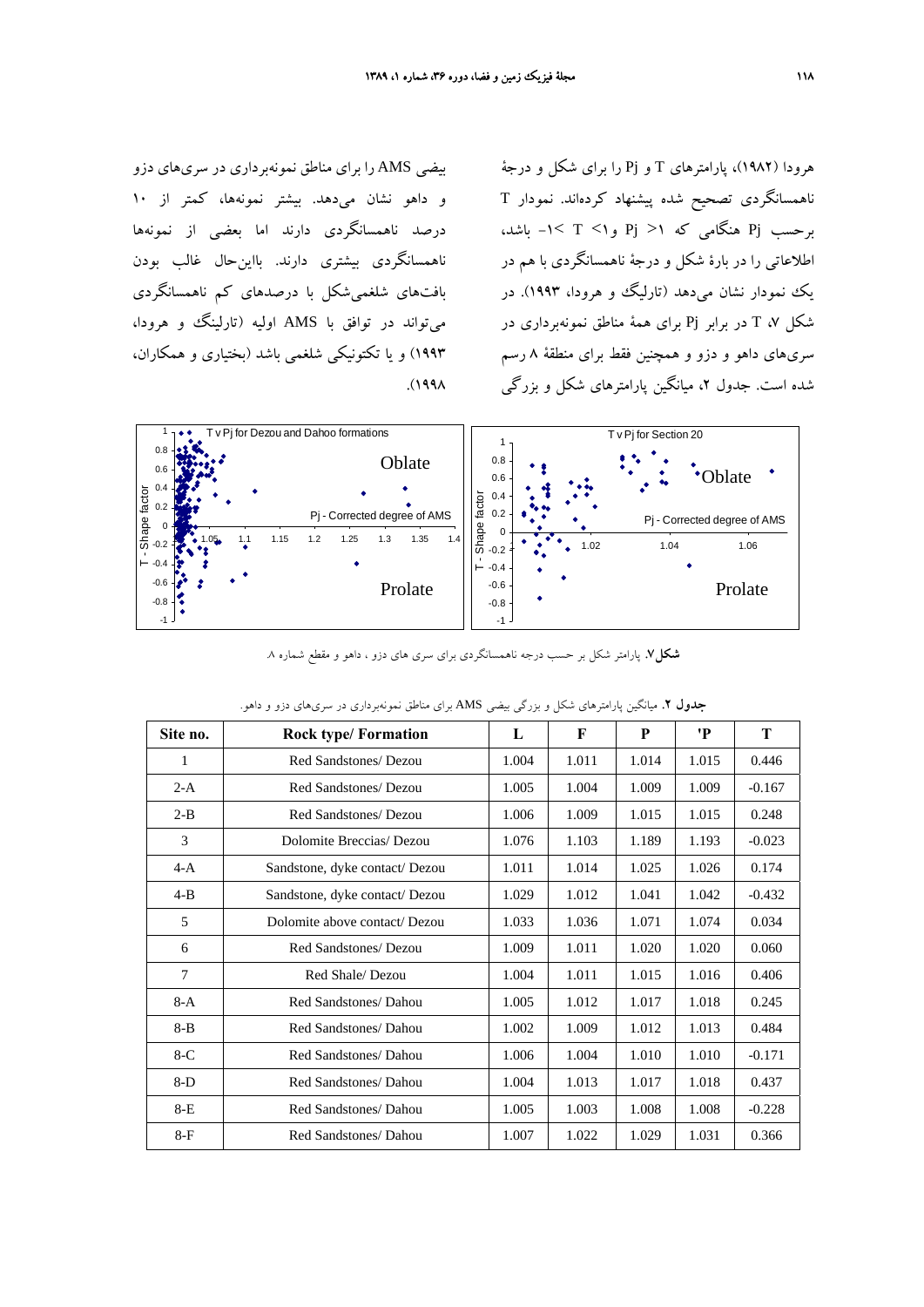سايت ،1 داراي يك بافت تكتونيكي متوسط همراه با از بين رفتن بافت شلغمي رسوبي (LMF) Loss of Foliation Magnetic (و يك بافت تكتونيكي خطي بافت .است) Tectonic Magnetic Lineation ,TML) TML كه با جمعشدگي محورهاي بيشينه ناهمسانگردي همراه است، جهت وارد شدن نيروهاي تكتونيكي را توصيف ميكند (در بعضي مقالات اين جهت بهمنزلة جهت كوتاهشدگي موازي لايه (LPS, Parallel Layer Shortening (معرفي ميشود، (آبورگ و همكاران، 2004). با استفاده از اين تفسير، از سايت 1 جهت نيروهاي تكتونيكي را ميتوان W 50 N برآورد كرد. سايت 4 داراي بافت شلغمي تكتونيكي (TMF, Tectonic TMF وMAgnetic Foliation)، سايت ۶ بافتهاي LMF و و سايت 8 داراي بافتهاي TML و TMF هستند. در هر سه نوع بافت TMF ، LMF و TML، محور بيشينه AMS با تقريب خوبي در امتداد محور چينخوردگي است. جدول 3 ميانگين جهتها و نوع AMS را براي سايتها در سريهاي دزو و داهو خلاصه ميكند. اندازهگيريهاي در KLY3, Kappabridge) كپبريج (KLY3, Kappabridge) در گروه جغرافياي دانشگاه ليورپول به انجام رسانده است.

جهتهاي محورهاي 1X 2،X 3،X جهتگيري بيضي AMS راتعريف ميكنند. آمار مخصوصي براي تعريف ميانگين يك دسته از جهتهاي محورهاي خودپذيري مغناطيسي لازم است، زيرا استفاده از آمار غيركروي براي يك سرى بردارهاي واحد تصويرشده برسطح يك كره، همانگونه كه در پالئومغناطيس معمول است، مناسب نيست. جلينك (1978) روشي را براساس ميانگين اجزاي تانسور خودپذيري نرمال شده براي N نمونه عرضه كرد. شكل ،8 استريوپلاتهاي AMS توليد شده با نرمافزار استريونت را نشان ميدهد. در اين شكل جهتهاي AMS) درجا و چرخيده) براي سايتهاي 8 – ،1 از پايينترين لايه سري دزو تا بالاترين لايه سري داهو نشان داده شده است. بهطوركلي سه نوع جهتگيري نسبي براي محورهاي اصلي بيشينه، كمينه و متوسط در طول اين سه سري مشاهده ميشود. اين جهتگيريها منطبق بر تقسيمبنديهاي معرفي شده براي بافتهاي ناهمسانگردي تكتونيكي در منطقه زاگرس و مكران (اسميت و همكاران، 2003؛ كيسل و همكاران، 1986؛ آبورگ و رابينز، 2007 و بختياري و همكاران، 1998) و ديگر مناطق مشابه (رابين و همكاران، 2007) هستند.

| Site number                      | Rock type / Formation         | Type of AMS | <b>Tectonic Force</b><br>Direction |  |  |
|----------------------------------|-------------------------------|-------------|------------------------------------|--|--|
| 1, Lower layers                  | Red Sandstones/ Dezou         | TML, LMF    | N 50 W                             |  |  |
| $\mathcal{L}$                    | Red Sandstones/ Dezou         | <b>LMF</b>  | N 30 W                             |  |  |
| 3                                | Dolomite Breccias/Dezou       |             | <b>SCATTERED</b>                   |  |  |
| $\overline{4}$                   | Sandstone, dyke contact/Dezou | TMF         | N 20 W                             |  |  |
| 5                                | Dolomite above contact/ Dezou |             | SCATTERED                          |  |  |
| 6                                | Red Sandstones/ Dezou         | TMF, LMF    | N 75 W                             |  |  |
| 7                                | Red Shale/Dezou               | <b>LMF</b>  | N 30 W                             |  |  |
| 8, upper layers                  | Red Sandstones/ Dahou         | TML, TMF    | N 40 W / N 70 W                    |  |  |
| LMF: Loss of Magnetic Foliation, |                               |             |                                    |  |  |
| TML: Tectonic Mgnetic Lineation, |                               |             |                                    |  |  |
| TMF: Tectonic Magnetic Foliation |                               |             |                                    |  |  |

**جدول .3** خلاصة جهتهاي AMS براي مناطق نمونهبرداري در سريهاي دزو و داهو.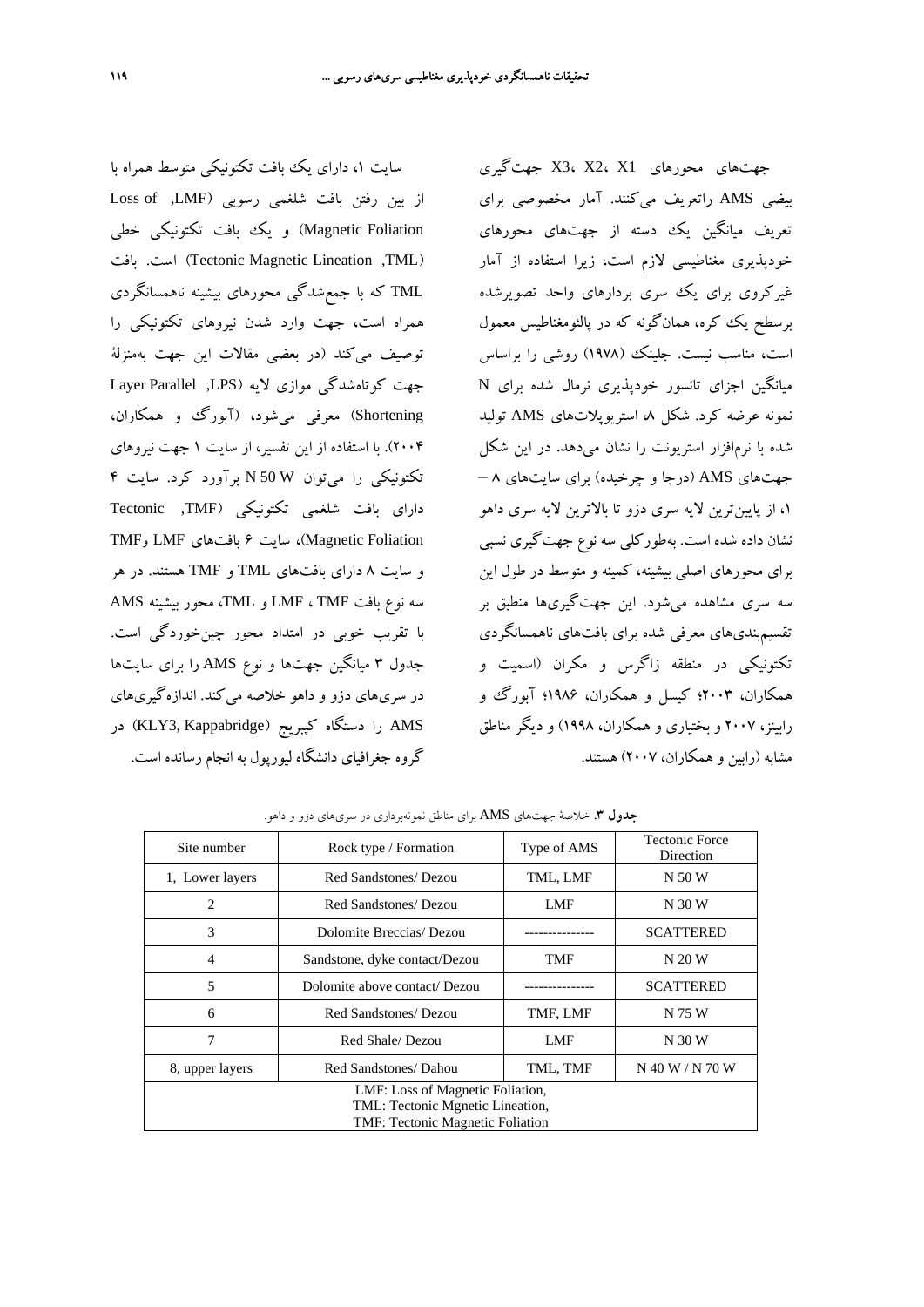

**شكل .8** جهتهاي AMS براي سريهاي دزو و داهو. در اين شكل جهتهاي 1X ، 2X ، 3X در استريونت رسم شدهاند. استريونتهاي سمت چـپ اطلاعـات بهصورت درجا و استريونتهاي سمت راست تصحيحشدة شيب هستند.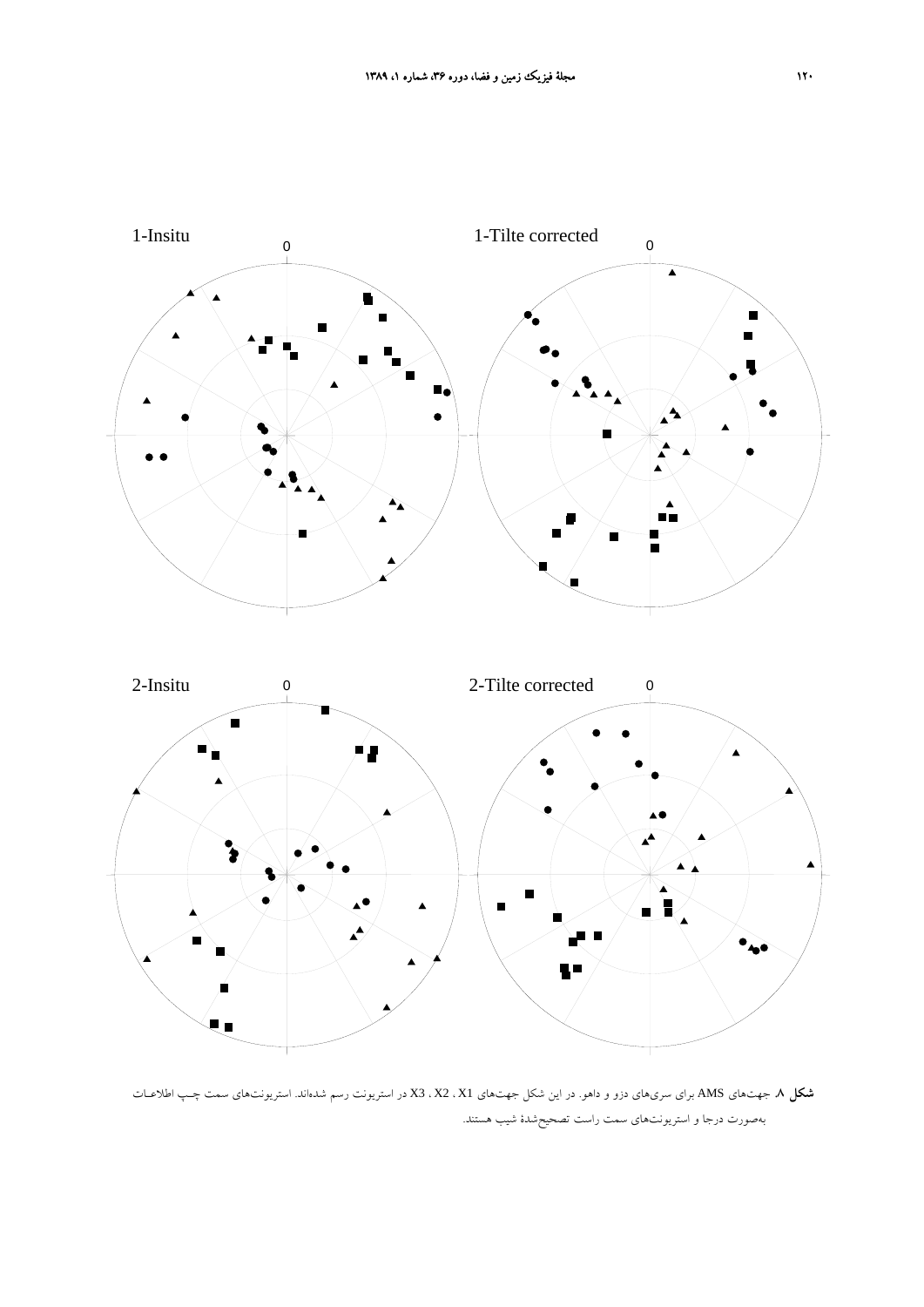

**ادامه شكل.8**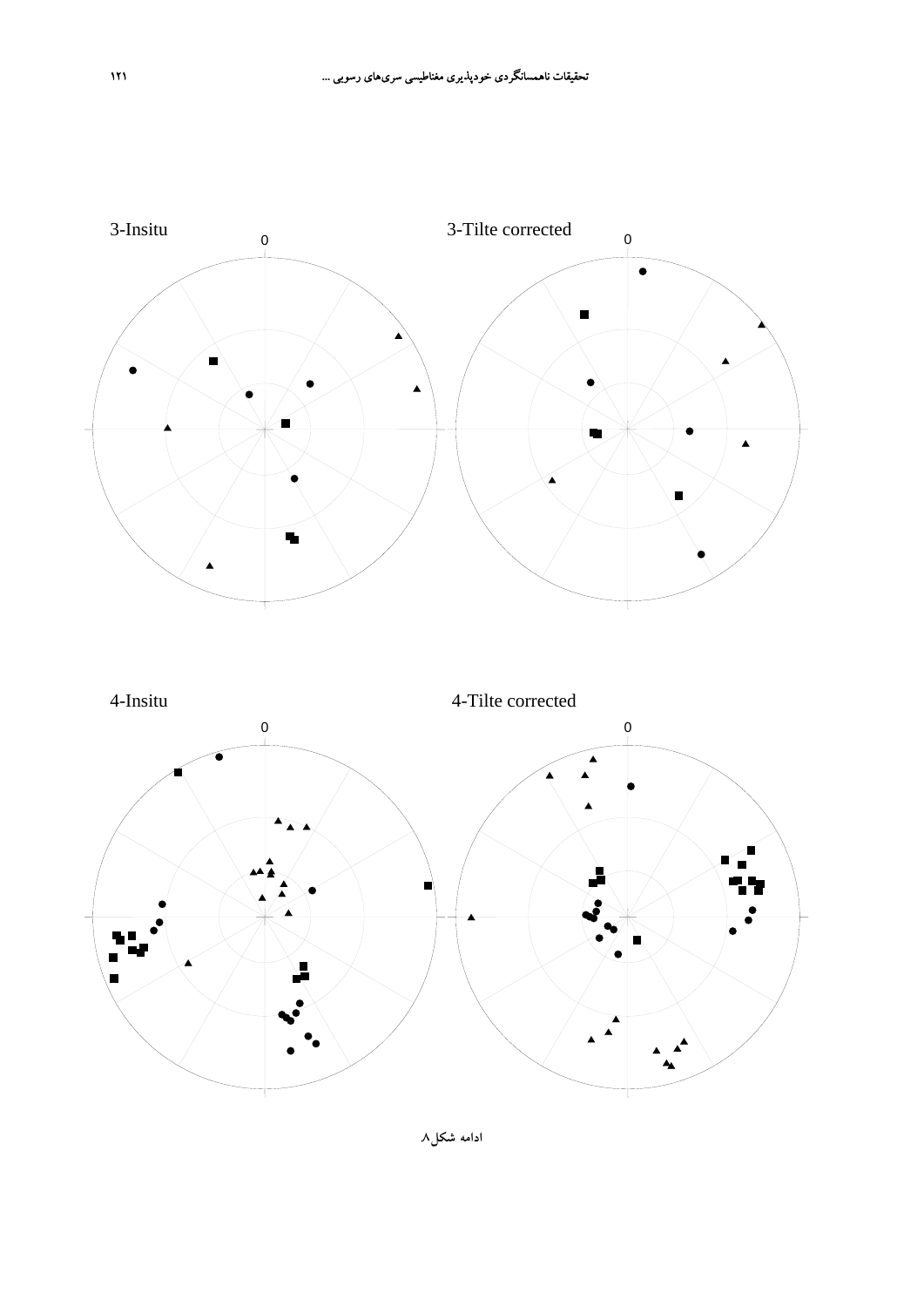

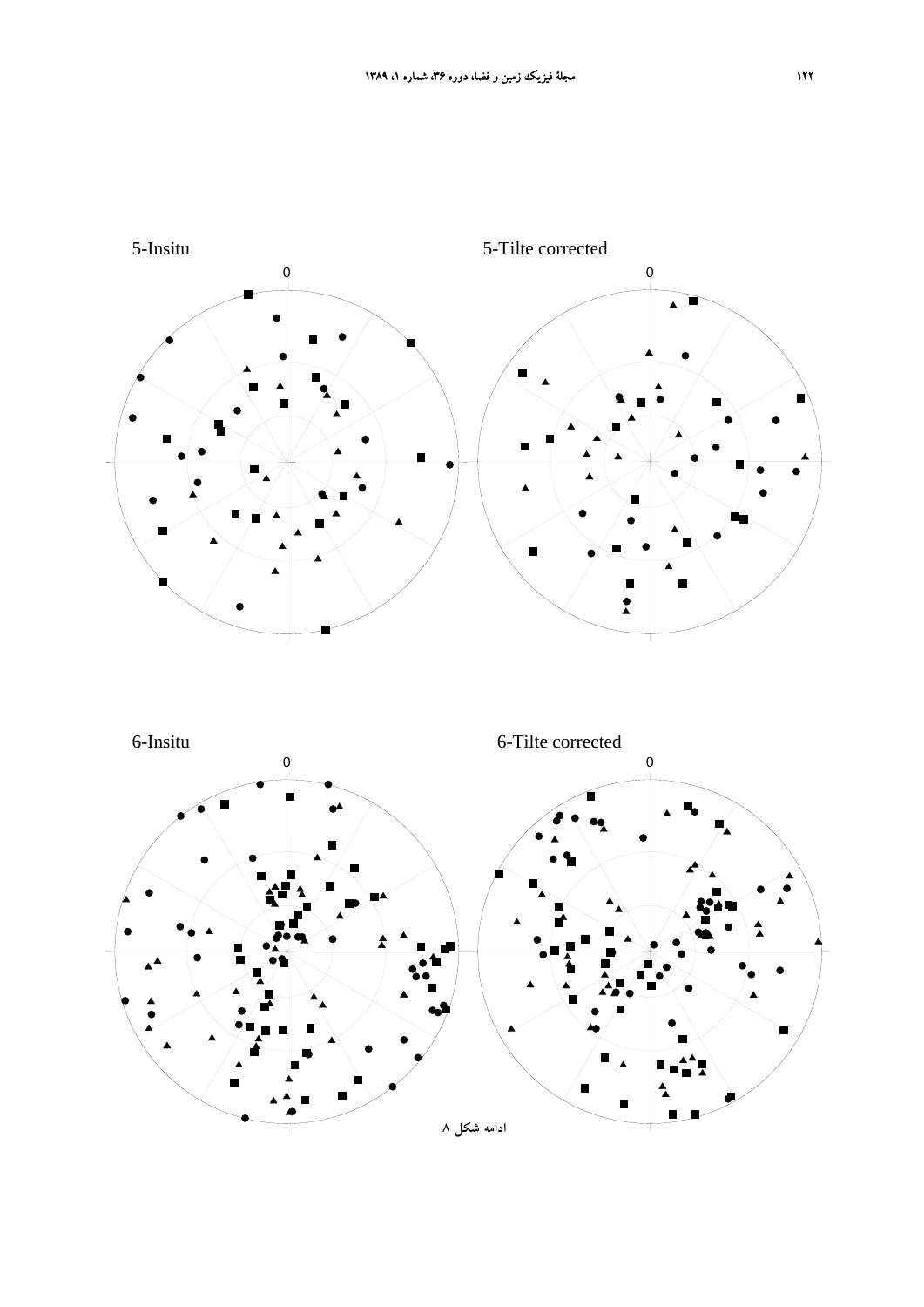

**ادامه شكل .8**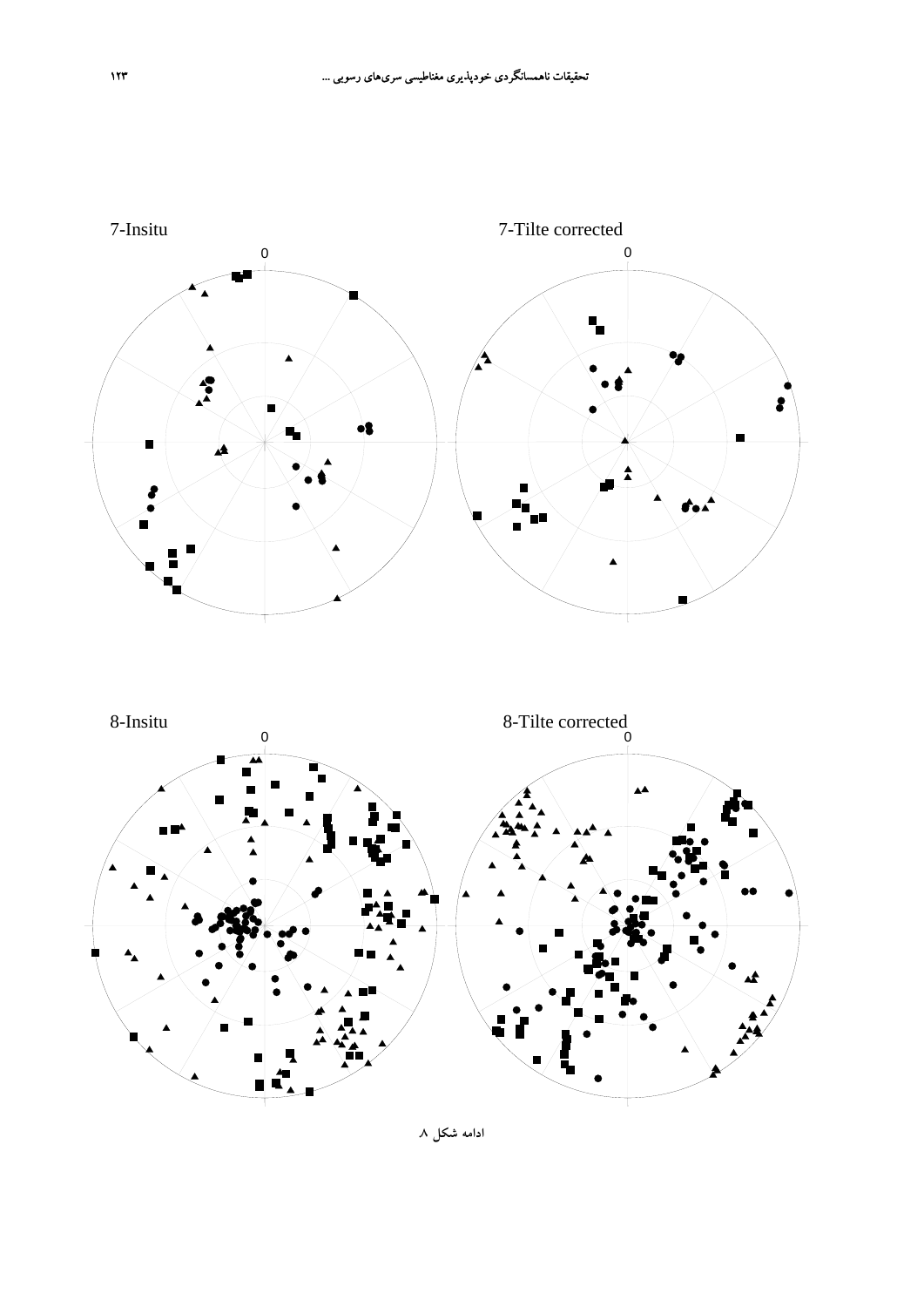**9 بحث و نتيجهگيري** اگرچه نتايج تحقيقات مغناطيسي سنگها نشانگر حضور غالب هماتيت (اسپكولاريت) است اما اين تحقيقات همانگونه كه در زير آمده است حضور مگنتيت را نيز در نمونهها تأييد ميكنند.

سايت نمونهبرداري شماره 1 كه نمونههاي آن از ماسهسنگ سرخ برداشته شدهاند حاوي كانيهاي پارامغناطيسي و رنگدانههاي هماتيت با دماي كوري ºC680 و ميدان اشباعي mT 2000 هستند. كوهرسيويتي (coercivity (پايين mT 50 سايز كوچك ذرات را نشان مي دهد.

سايت نمونهبرداري شماره 2 كه نمونههاي آن از ماسهسنگ سرخ برداشته شدهاند، حاوي مقدار زيادي كاني پارامغناطيسي و رنگدانههاي هماتيت، با اندازة دانهريزتر (در مقايسه با سايت شماره 1) با دماي كوريºC680 و ميدان اشباعي mT 3000 را نشان ميدهد. مقدار كمتر كوهرسيويتي نسبت به سايت ،1 كوچكتر بودن ذرات را نشان ميدهد.

سايت نمونهبرداري شماره 3 كه نمونههاي آن از برشياهاي دولوميت برداشت شدهاند، نتايج بسيار پراكندهاي از IRM ، هيسترسيس و منحنيهاي كوري را نشان ميدهند. و نماي كلي، فراواني يك كاني ديامگنتيك را پيشنهاد مي كند.

منطقة نمونهبرداري شماره 4 شامل ماسهسنگ سرخ در محل تماس آن با دايك است كه كاني مگنتيت را بهصورت فرا نشست (overprint (نشان ميدهد و اين با توجه به دماي كوري A^°C بهدست آمده، مشهود است. ميدان اشباعي بسيار پايين در هسترسيس و منحني IRM اين موضوع را تأييد ميكنند.

سايت نمونهبرداري شماره 5 كه نمونههاي آن از لايه دولوميتي بالاي دايك است، مگنتيت فرا نشست را همراه با محتواي گستردهتري از كانيهاي ديامگنتيكي نشان

مي دهد.

سايتهاي نمونهبرداري شمارههاي 6 و 7 كه بهترتيب نمونههاي آن از ماسهسنگ سرخ و شيل سرخ است، رفتار مغناطيسي مشابهي با رفتار محتواي كاني پارامغناطيسي و هماتيت رنگدانه و اسپكولاريت با ميدان اشباعي زياد mT 3000 و ميدان معكوس mT 500 را نشان ميدهند.

تحقيقات مغناطيس سنگها در سايت ،8 وجود كانيهاي هماتيت و مگنتيت را در كنار هم بهخوبي نشان ميدهد. با توجه به جدول 1 و شكل 6 دمايهاي كوري بهدست آمده، نشاندهندة هماتيت و مگنتيت هستند. منحنيهاي هيسترسيس و واسپ- ويستد (-Wasp wasted (وجود مگنتيت و هماهتيت را با هم تأييد مي كنند.

رسوبات سرخ معمولاً خواص مغناطيسي پايداري را نشان ميدهند. وجود هماتيت در اين نمونهها كه از نتايج مغناطيسي سنگ آشكار است نيز پايداري خواص مغناطيسي را تأييد ميكند و بنابراين ميتوانيم به نتايج تحليلي جهتهاي AMS اطمينان داشته باشيم.

هنگاميكه جهت محورهاي اصلي خودپذيري در گروه رسوبات دزو و داهو بهخاطر چينخوردگي لايهها (استرايك لايه <sup>E</sup> 65 <sup>N</sup>، شيب º75 – 70 (تصحيح ميشوند (شكل 8)، توزيع جهتهاي محور 1X در امتداد محور چين باقي ميماند ولي جهتهاي محورهاي 2X ، 3X روي صفحهاي قرار ميگيرند كه عمود بر محور چين است. بنابراين، بافتهاي AMS بهدستآمده، مربوط به نيروهاي تكتونيكي زمان تشكيل جينخوردگي هستند. چون اين جهتها در امتداد گسل كوهبنان است و محل نمونهبرداري در ضلع شمالي گسل (در گسترة گسل داهوييه) قرار دارد، لذا با توجه به اينكه توزيع جهت نيروهاي تكتونيكي، از لايههاي پاييني (سري دزو) به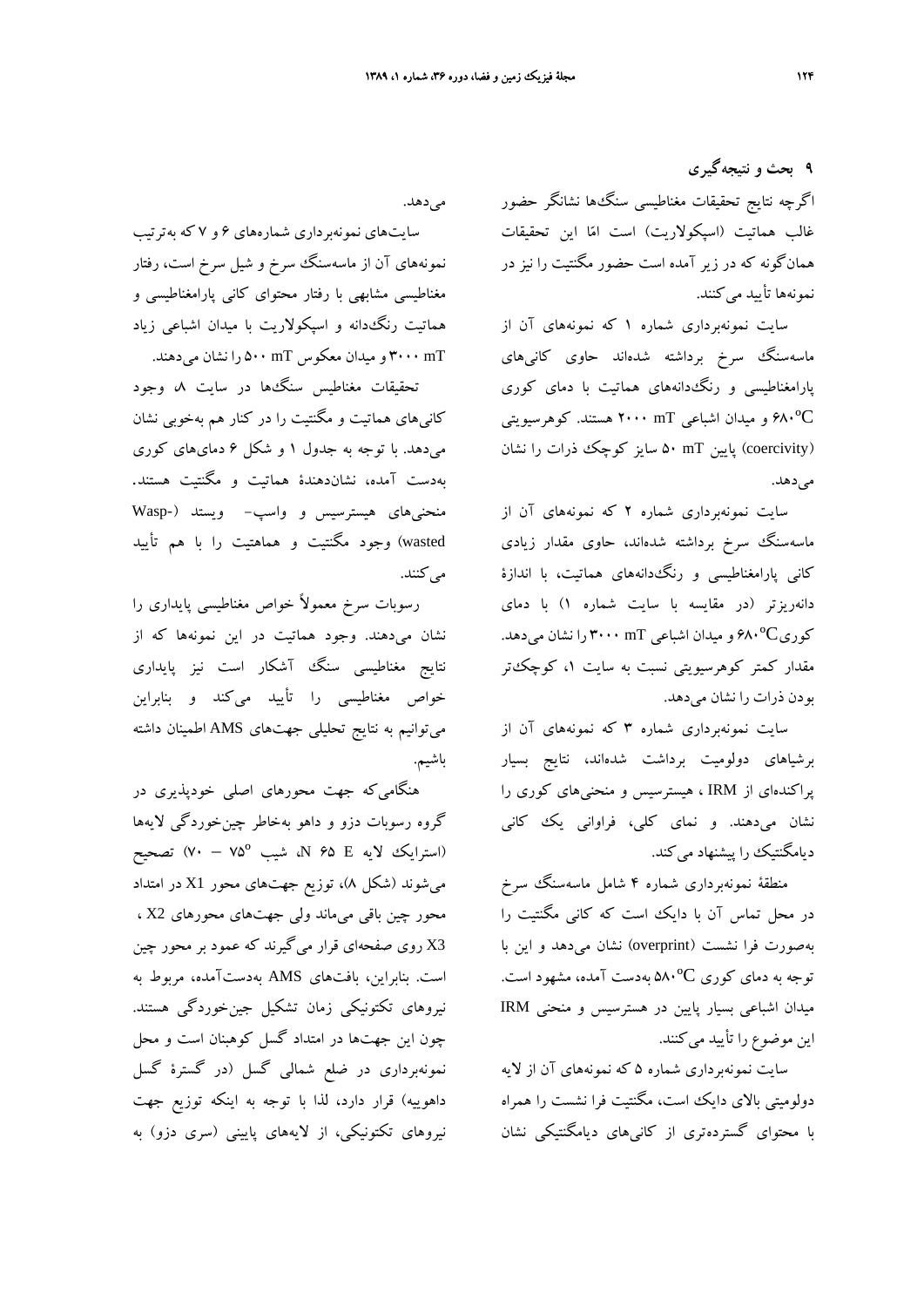- Aubourg C. and Robins, P., 2007, Composite ferromagnetic fabrics (magnetite, greigite) measured by AMS and partial AARM in weakly strained sandstones from western Makran, Iran. Geophys. J. Int. **151**, 729 – 737.
- Aubourg, C., Smith, B., Bakhtari, H., Guya, N., Eshrag, A. I., Lallemant, S., Molinaro, M., Braud, X. and Delaunay, S., 2004, Post-Miocene shortening picture by magnetic fabric across the Zagross – Makran syntaxis (Iran). In: Susman, A.J., Weil, A.B. (Eds.), Orogenic curvature: Integrating Paleomagnetic and Structural analysises. Geological Society of America Special Paper, **383**, 17 – 40. Boulder, Colorado.
- Bakhtiari. H.R., Lamotte, D.F., Aubourg, C. and Hassanzadeh, J., 1998, Magnetic fabric of Tertiary sandstones from the Arc of Fars (Eastern Zagros). Tectonophysics **284**, 299 – 316.
- Collinson D.W., 1974, The role of pigment and specularite in the remanent magnetism of red sandstones. Geophys J. R. Astron. Soc., **38**, 253-264.

بالاترين لايهها (سري داهو) بين <sup>W</sup> º20 <sup>N</sup> تا <sup>W</sup> º 75 <sup>N</sup> تغيير ميكند، ميتوان نتيجه گرفت كه با يك سازوكار نسبتأ پيچيده، احتمالأ دو سامانة فشاري، يكي مربوط به گسل كوهبنان و ديگري مربوط به گسل داهوييه و گسلهاي موازي آن ، با راستاي برآيند تقريبي ºW50 <sup>N</sup> كه حدوداً عمود بر محور چينخوردگي (E º 65 <sup>N</sup>( است، در اين منطقه فعال است. در يك نگاه كلي (شكل 9)، جهت نيروي تكتونيكي بهدست آمده، در امتداد موازي با گسل كوهبنان است كه با راستگرد بودن اين گسل نيز مطابقت دارد.

# **منابع**

جواندولويي، غ و زارع، م،. 1383 گزارش لرزه خيزي گسل كوهبنان و داهوييه ، پژوهشگاه زلزله شناسي ، . http://www.iiees.ac.ir/



امتداد گسل كوهبنان

**شكل .9** جهت نيرويهاي تكتونيكي نسبت به امتداد گسل كوهبنان. عكس از صفحه Earth Google تهيه شده است.